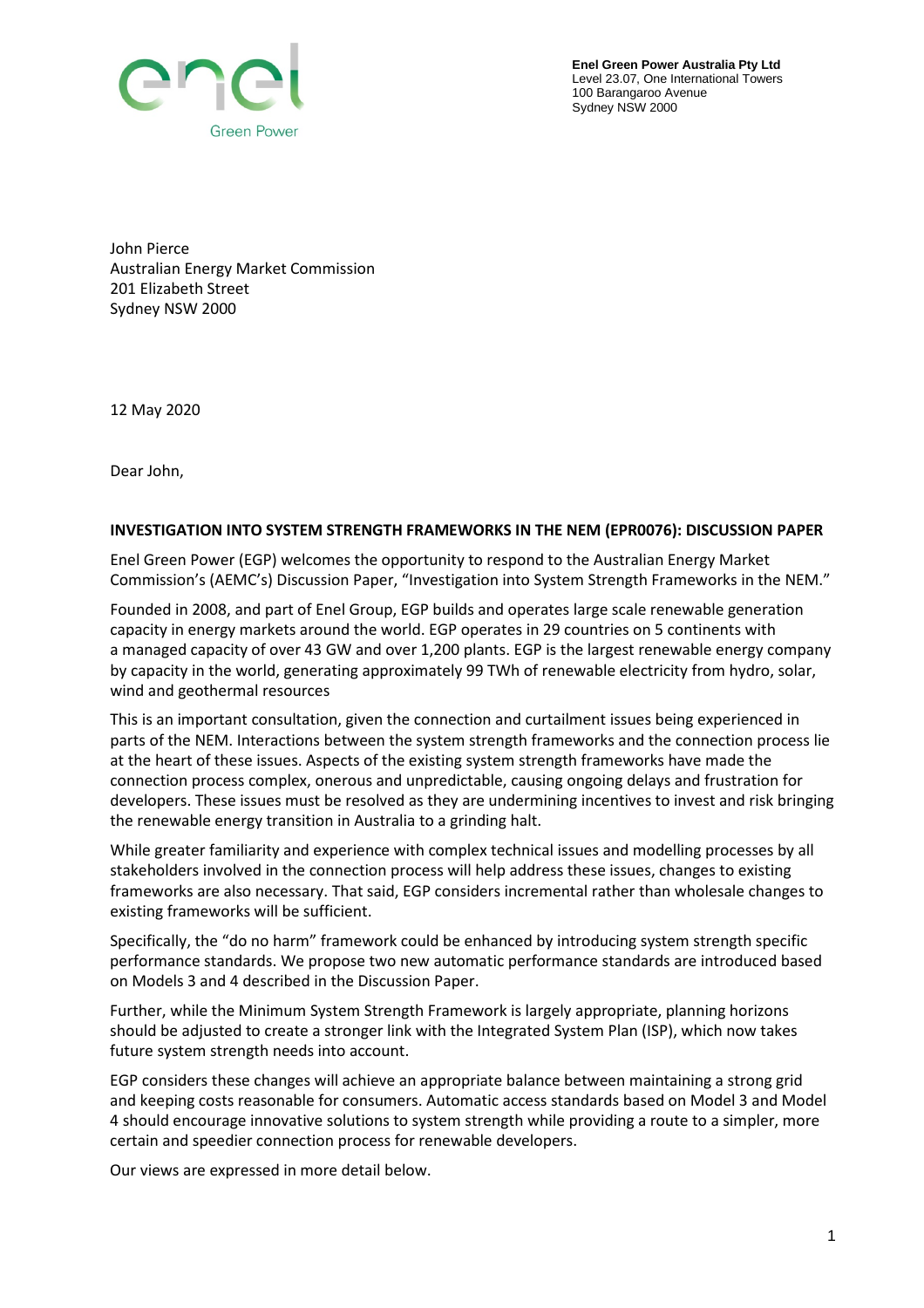## **Issues with current frameworks**

In its discussion paper the AEMC has articulated many of the key issues of current system strength frameworks, which may be briefly be reiterated as:

- The system strength frameworks are actually still quite new, and there has been a process of "learning by doing" for all involved, particularly with respect to understanding the technical impacts of low fault levels and the application of a complex modelling techniques required for system strength assessments.
- The minimum strength framework has not been working well to date shortfalls have been called too late in order to avoid costly directions for system strength in SA or curtailment of generators in Victoria and North Queensland. It is not clear whether this has been due to issues intrinsic to the framework itself or the manner in which it has been applied.
- The "do no harm" framework has also been problematic to date. It has created a complex, onerous and opaque, assessment process, with connection applicants lacking access to necessary information to adequately perform their modelling. EGP understands that these issues are now being addressed by AEMO developing a version of its whole of system network model that is accessible to connection applicants (specifically their consultants). It is critical that connection applicants have a comprehensive view of the performance of all committed projects nearby to ensure their own modelling is meaningful and relevant for system strength assessments.
- Modelling requirements are also highly time consuming and repetitive. Assessments must continuously be redone over the course of a connection process as system conditions change. System conditions and the consequential modelled level of system strength can change frequently due to the high volume of new entry in certain parts of the grid. While the complexities of the modelling process are to a large extent unavoidable due to the physics of weak grids, a more simplified faster process should be available for more 'grid friendly' connection applicants. As discussed shortly, this may be most readily done through new system strength related performance standards.
- Finally, if system strength impacts are found for a new connecting party, they become the party solely responsible for remediating the impacts. Determining precisely what such remedial arrangements should be is complex and often adds significant further delay to projects. It is also costly - with remedial works in some cases having cost up to \$30 million for individual developers. The process for coordinating system strength remediation efforts for generators should be improved. We note the AEMC's recently introduced "Transparency of new projects" rule change should assist parties in coordinating their needs with other generators in a way that has not been possible to date.

An important issue that we would add to the above list is the manner in which the system strength assessment process interacts with generator performance standards. This aspect of how the system framework assessment process has operated in practice has created risks for renewable generators.

Specifically, AEMO has the discretion under the NER to reopen access terms previously agreed under the 5.3.4A process, if it believes a generator can no longer meet its performance standards. This may occur if the level of system strength in the local network area surrounding a new connection declines after the 5.2.4A process has concluded (or such a future decline becomes evident in system strength modelling). AEMO may then demand or require one or more of the following, until such time it is satisfied the generator can meet its performance standards:

- additional PSCAD modelling iterations;
- technical changes to control or inverter settings; and
- the implementation of system strength remedial measures.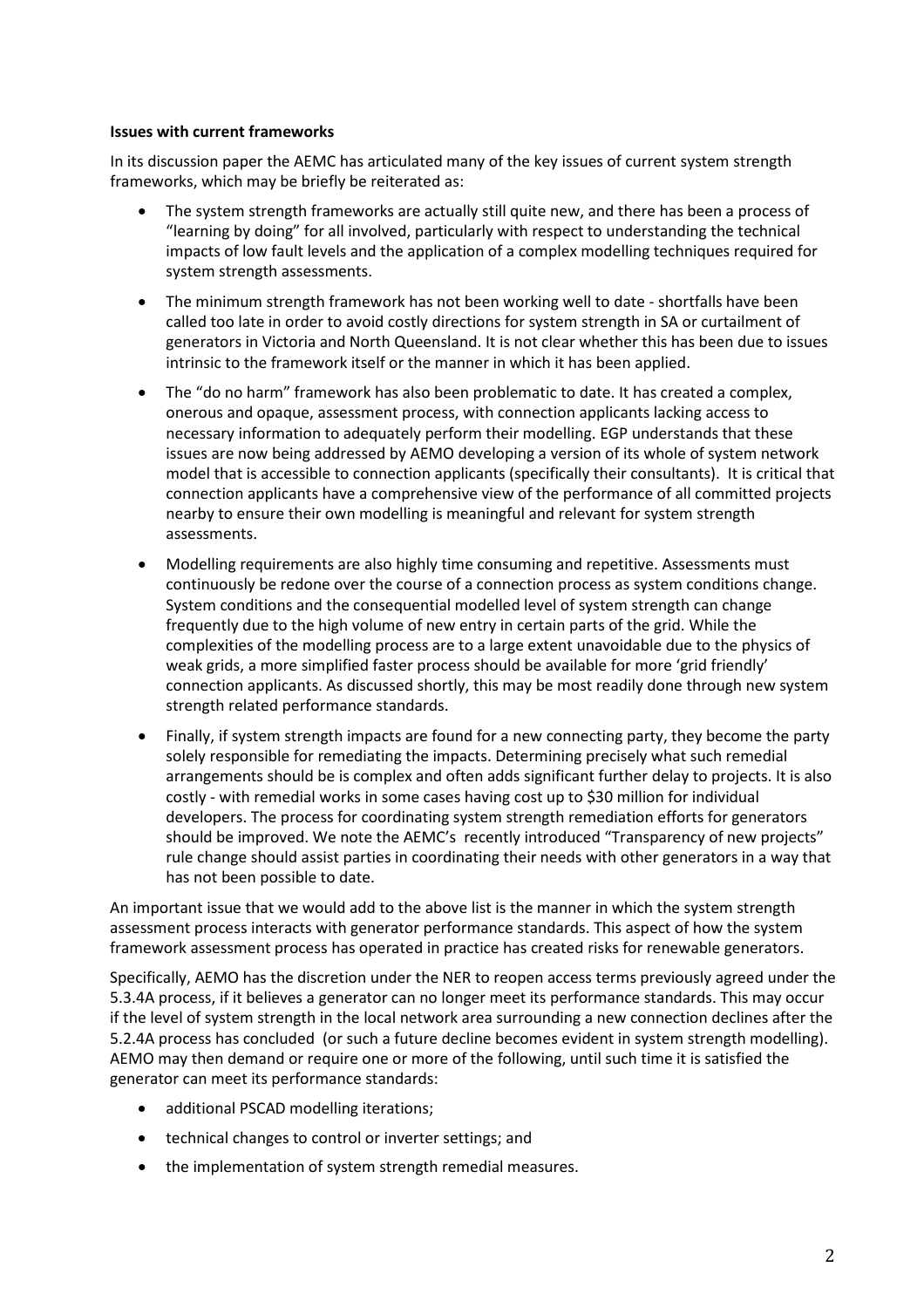It appears that AEMO has the discretion to reassess previously agreed performance standards at any time during and indeed after the connection process has concluded, as the 5 curtailed generators in the West Murray region can attest. This interaction between changing system strength levels and ongoing compliance with performance standards can cause significant delays, unpredictability and cost for renewable developers in the connection process.

Of particular concern is that once an applicant's connection moves beyond the negotiation framework of 5.3.4A into the registration and commissioning phases, there is no longer a prescriptive process for renegotiating grid access terms. Rather, AEMO can hold up a generator connection indefinitely until it satisfies itself that the connecting party can meet its performance standards.

In principle this level of discretion for AEMO is appropriate, as system security must always be its priority. Nonetheless, given the uncertainty and financial risks this creates for renewable developers, an ongoing ability for AEMO to reopen performance standards is inappropriate. EGP considers changes to existing system strength frameworks should be assessed for their ability to address this key source of connection risk.

# **AEMC's System Strength Models,**

The AEMC has presented four new System Strength Frameworks models for consultation. Each have their strengths and weaknesses.

By removing the do no harm framework and centralising system strength into the planning and investment frameworks, Model 1 could over time ensure networks are stronger prior to new generators connecting.

A key weakness with this Model is that it would not be consistent with cost causation principles. We consider it is important that connecting generators retain an incentive to minimise the costs of how and where they connect. Part of this cost is the impact their connection can have on the strength of the surrounding network, which determines the capability of existing generators to meet their performance standards. Much like the AEMC's proposed COGATI framework seeks to more efficiently price network congestion, an efficient framework for managing system strength should incorporate price signals that encourage connecting generators to reduce or manage the costs they impose on others.

In this regard, we consider the "cost causation" principle on which the do no harm framework is based is important to retain. This principle is important, because it is those who cause costs to be incurred who are in the best position to minimise those costs, leading to more efficient outcomes overall.

Another important implication of Model 1 is that there is a separation between the party making the expenditure decisions, the Network Services Provider (NSP), and the party bearing the costs of those decisions, the consumer. Consumers have little capacity to minimise or manage the costs of system strength expenditures. In other models, such as Model 3 and 4, there is a direct link between the party undertaking the necessary expenditure and the party that bears the cost of those expenditures, which is likely to lead to more efficient outcomes.

Model 2, which presents a decentralised spot market framework for provision of system strength services is attractive in principle, as it allocated risks and costs to those best able to bear them, while the competitive provision of the service should minimise costs and encourage innovative solutions for system strength provision. Clearly defining and valuing the services to be provided in a system strength market and how to co-optimise provision of these service with energy in the spot market is likely to be complex however, particularly given the localised nature of system strength requirements. EGP welcomes further consideration and development of a possible market for system strength services. We understand the Energy Security Board (ESB) is currently investigating this prospect and we look forward to its findings.

Under Model 3 new entrant non-synchronous generators would be obligated, through their performance standards, to contribute a given level of fault current at their connection points, much like conventional generators do currently. By providing a positive contribution to fault levels at the time of its connection, this model would ensure that each new asynchronous connection applicant would add to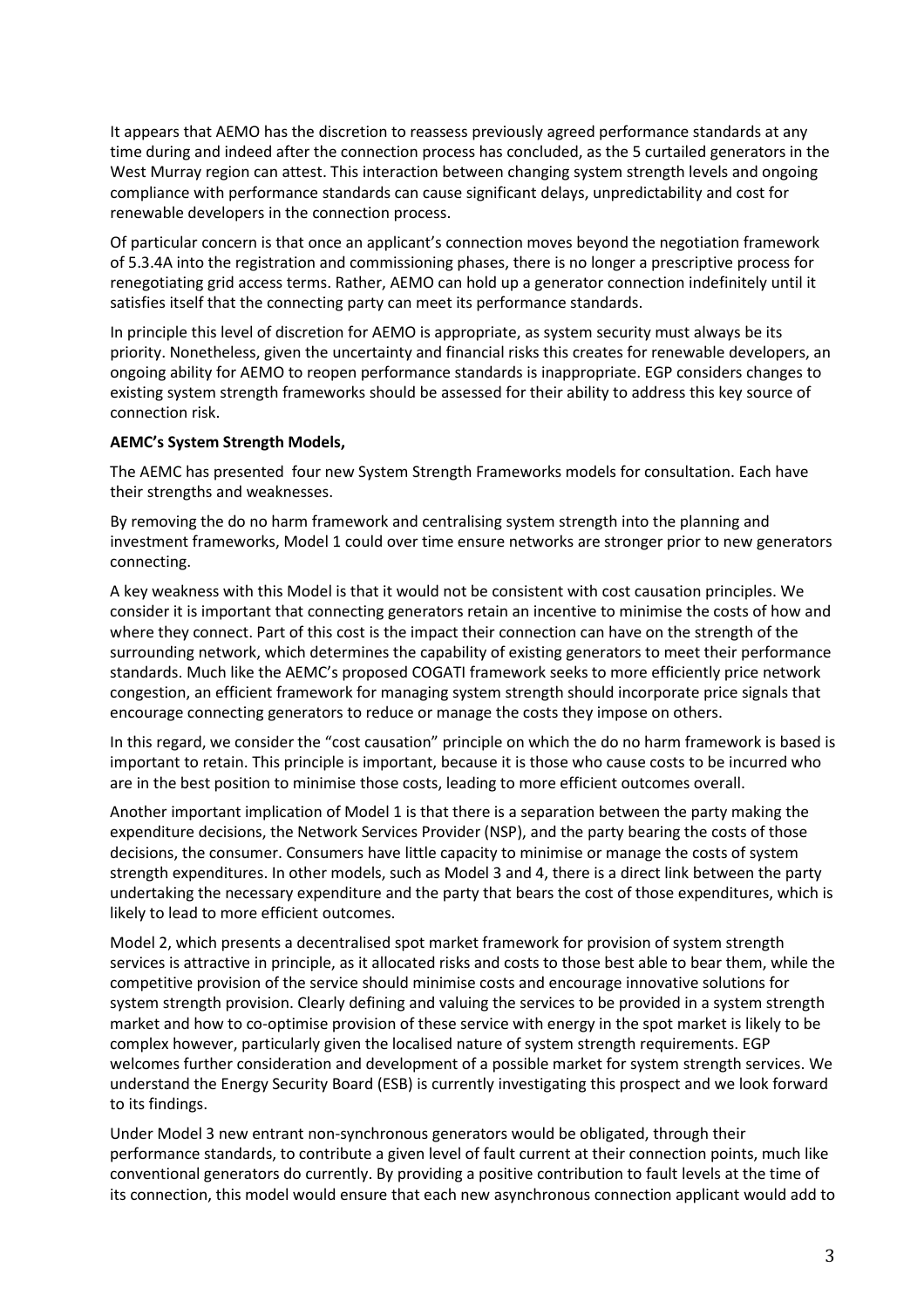system strength, rather than take away from it. However, imposing such an obligation on all new and existing generators would create excessive costs for renewable generators and introduce an unnecessary source of sovereign risk into the NEM.

Model 4 would also be applied by means of a new performance standard. While this performance standard would allow the newly connecting generators to better operate in weaker grids, its key short coming is that it does not provide a positive contribution to existing system strength levels. Model 4 therefore does not address the impact of a newly connecting generator on available fault levels for existing generators nearby, or more generally, the declining system strength levels that will occur over time as conventional synchronous generators retire from the power system.

# **EGP preferred System Strength Model**

Rather than wholesale change to current system strength frameworks, we consider that reforms should be incremental and targeted, focussed on addressing the current level of uncertainty and complexity of existing frameworks, particularly as they interact with the connection process. It is also important that changes to frameworks remain consistent with policy directions in other reform areas, such as COGATI, which have as a core objective the allocation of risks and costs to those best able to manage them.

In this regard, we prefer models such as Model 3 and 4, which are most consistent with the principle of allocating costs efficiently and providing efficient locational investment signals. EGP favours in particular model 3, because it enhances system strength rather than weakens it as new asynchronous generators connect. Model 3 would also drive development of innovative new technologies that can provide fault current, such as grid forming inverters and battery technologies, that over the longer term could reduce the cost and impacts of declining levels of system strength.

While we note the AEMC envisages model 3 is to be implemented as a blanket provision applying to all generators, we consider there may be benefit in a more flexible application, consistent with the current flexibility inherent in the performance standards framework. Specifically, Models 3 and Model 4 could be implemented as automatic performance standards. This would better recognise variations in system strength across the network, allowing for more effective locational signalling. It would also minimise the risk of imposing excessive costs on new entrant generators, particularly where they are locating in stronger parts of the grid.

A key strength of Model 3 is that it is envisaged to be relatively flexible. Generators connecting into low system strength parts of the network could either provide fault current directly, by means of grid forming inverters for example, install equipment such as synchronous condensers to meet their obligation, or contract with a third party provider where this is feasible. A number of parties seeking to connect into an area could also coordinate their requirements through shared investment in equipment if economies of scale or scope are relevant. One party could choose to make the upfront investment and recover the costs from others as they seek access to their services. A framework for such cost sharing already existing under the National Electricity Rules (NER) in Schedule 5.11 (6)). In addition, as noted above, the new obligations for AEMO to provide greater transparency and information on co-locating committed projects, should assist parties in coordinating their needs with other generators.

If Model 3 or Model 4 are implemented as automatic performance standards, it is important that this should confer benefits of a simpler and more expeditious connection process with respect to system strength requirements. Those who choose to connect at the automatic level, as was contemplated when the concept of automatic access standards was first introduced, should not need to undertake a full system strength impact assessment.

While this may occur as a practical consequence of implementing Model 3, we consider it is worth this being made clear in the NER, or in the system strength assessment guidelines. Where generators choose to meet automatic access standards this should guarantee a fast route to connection for the particular performance standard in question.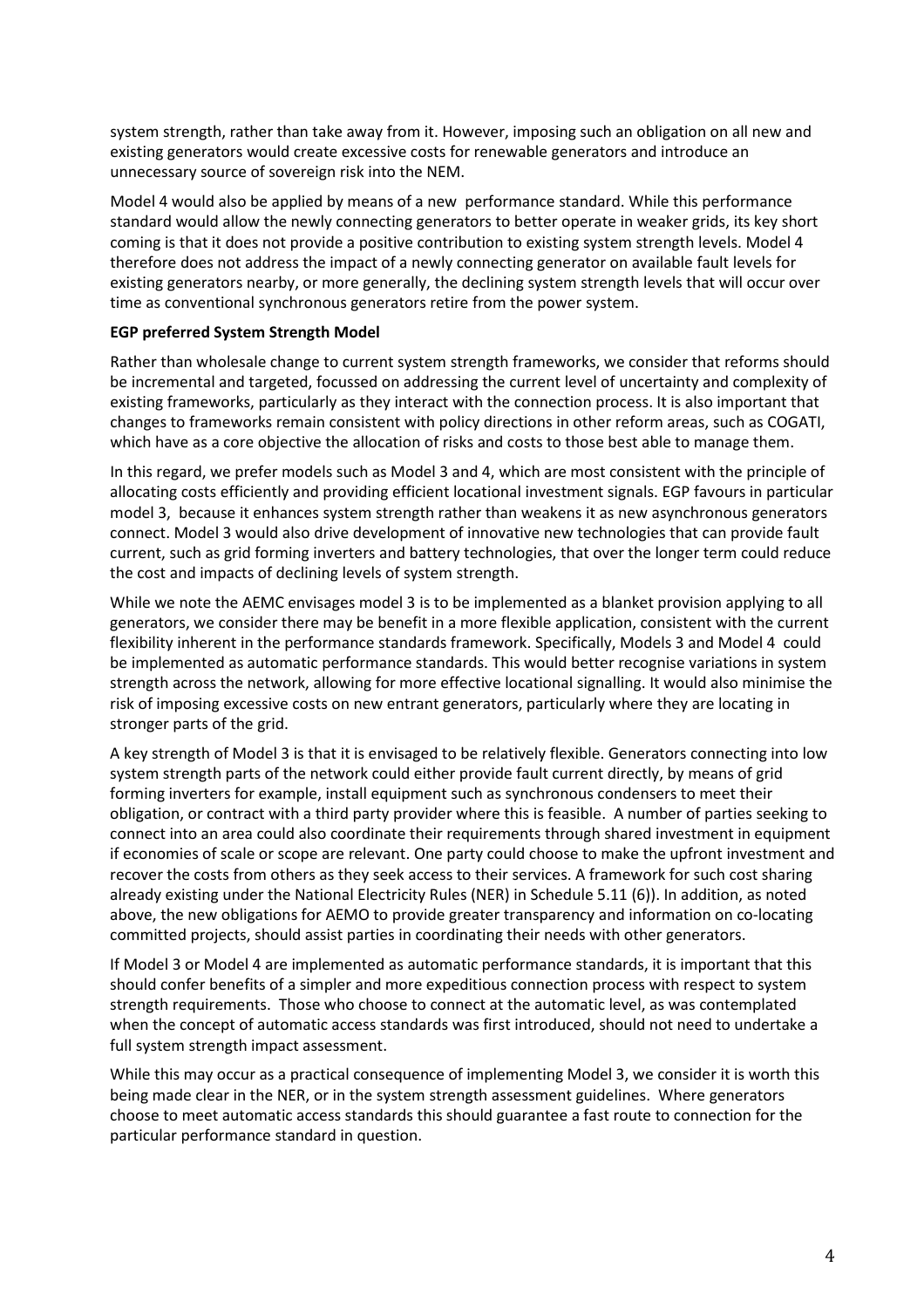In summary, we consider the implementation of Model 3 as an automatic performance standard would have a range of potential benefits for ensuring a sufficient level of system strength is maintained in the power system, while simplifying the connection process:

- First, the availability of system strength performance standards would provide a route for connection applicants to achieve a much more simplified an expedited connection process. While generators would still be expected to undertake some modelling, the complexity of the modelling should be much reduced. PSCAD/EMT type modelling for full system impact assessments would unlikely be required for a Model 3 connection. By bringing a given level fault current to a connection point, a connection applicant would add to rather than reduce system strength in the local network. This would reduce the need for modelling the complex interactions of that generator against other co-locating inverter based generators in a low system strength environment.
- Second, for the reasons above, this framework should also help address the current uncertainty created in the connection process by the interactions between system strength levels and performance standards. A connecting generator could rest assured that if it chooses to connect at the automatic performance standard for system strength, that this performance standard would stand regardless of whether local system strength levels decline over the course of the connection process. This would remove a significant source of uncertainty and risk for renewable developers in the connection process.
- Third, the Model 3 performance standard should minimise system cost and encourage technological innovation relative to the other models. Connecting generators would have strong incentives to minimise the costs, or maximise the benefits, of their solutions - as this is directly linked to their profits. This contrasts to Model 1 for instance, where the NSP does not bear the cost of the system strength investments it undertakes. It therefore lacks a express financial incentive to minimise those costs, which could increase costs to consumers over time.

## **Minimum strength framework and ISP**

One important issue Model 3 would not specifically address is the decline in system strength caused by the retirement of synchronous generators. It would not be appropriate to apply Model 3 retrospectively to existing generators in this regard, as among other things as this would introduce sovereign risk into the regulatory framework, which would be unnecessary and counterproductive. Further, while the cost causation principle is clear with respect to new entrant asynchronous generators, there is no clear causer of declining system strength levels due to the exit of existing synchronous generation.

Consequently, EGP considers there is still an important role for the minimum strength framework (for which AEMO and NSPs are accountable) in ensuring a strong future grid, which appropriately, allocates the costs of restoring system strength levels to consumers as a prescribed transmission service.

EGP considers that with more experience this framework will be applied more effectively than it has in the past. We note the clauses describing the framework in 5.20C.1 and 5.20C.2 of the NER are inherently forward looking, they simply have not been applied sufficiently far enough in advance by AEMO to be effective. This unnecessary short term focus is reflected in the "System Strength Requirements Methodology," which has a 5 year planning horizon for the procurement of system strength services.

The minimum system strength framework will become more forward looking now that system strength considerations have been included in Integrated System Plan (ISP). The ISP provides a 20 year forward development plan of transmission needs, updated every two years, and specifically incorporates a longer term view on system strength requirements. The ISP will provide much better guidance than has been available in the past on when the minimum system strength framework should be triggered.

One worthwhile change that could be made to the minimum strength framework is to adjust the planning horizon System Strength Requirements Methodology to better reflect the longer term view of the ISP.